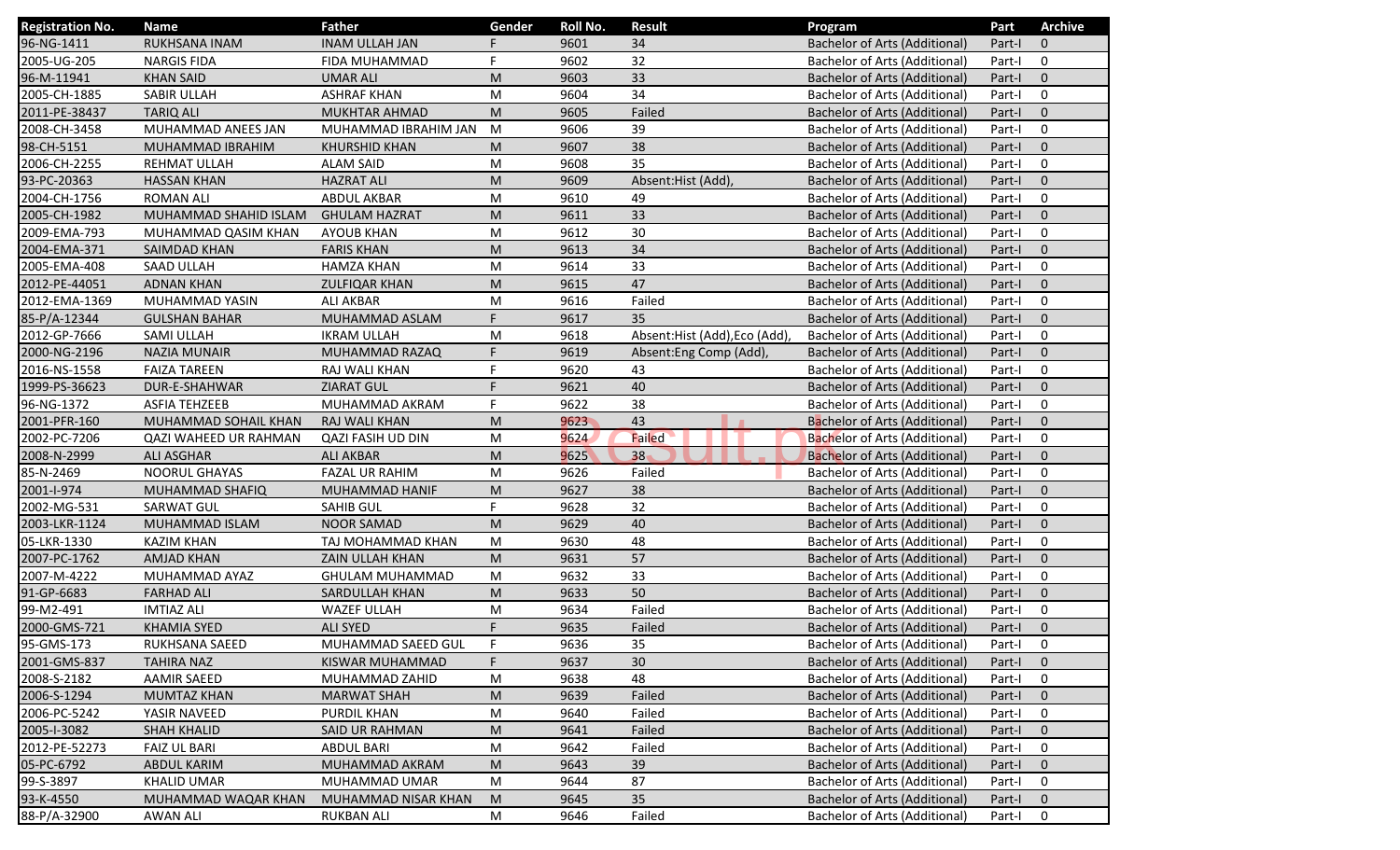| 89-T-2138       | <b>NAZIR UL ISLAM</b>                   | <b>ISLAM MURAD KHAN</b> | M                                                                                                          | 9647 | 38                            | Bachelor of Arts (Additional)        | Part-I | $\mathbf 0$  |
|-----------------|-----------------------------------------|-------------------------|------------------------------------------------------------------------------------------------------------|------|-------------------------------|--------------------------------------|--------|--------------|
| 95-MSRG-856     | <b>BUSHRA YOUNAS</b>                    | MUHAMMAD YOUNAS         | F.                                                                                                         | 9648 | 31                            | <b>Bachelor of Arts (Additional)</b> | Part-I | 0            |
| 2000-MSR-3322   | MUHAMMAD SHERAZ                         | ABADUL HAYEE            | M                                                                                                          | 9649 | 46                            | <b>Bachelor of Arts (Additional)</b> | Part-I | $\mathbf 0$  |
| 89-H-1934       | MUHAMMAD SAEED AKHTAR MUHAMMAD SIDDIQUE |                         | M                                                                                                          | 9650 | 48                            | <b>Bachelor of Arts (Additional)</b> | Part-I | 0            |
| 2000-PC-8752    | <b>ZARQ KHAN</b>                        | <b>ZAREEF KHAN</b>      | ${\sf M}$                                                                                                  | 9651 | 31                            | <b>Bachelor of Arts (Additional)</b> | Part-I | $\mathbf 0$  |
| 92-SG-169       | NASREEN MAHMOOD                         | MAHMOOD KHAN            | F                                                                                                          | 9652 | 32                            | <b>Bachelor of Arts (Additional)</b> | Part-I | $\mathbf 0$  |
| 91-SG-128       | <b>BIBI ROQIA</b>                       | <b>SHER BAHADAR</b>     | F                                                                                                          | 9653 | 40                            | <b>Bachelor of Arts (Additional)</b> | Part-I | $\mathbf 0$  |
| 88-DR-486       | <b>GHULAM FAROOQ</b>                    | <b>GHULAM RAHMAT</b>    | ${\sf M}$                                                                                                  | 9654 | 55                            | <b>Bachelor of Arts (Additional)</b> | Part-I | $\mathbf 0$  |
| 2011-PE-37318   | <b>JALAL ZADA</b>                       | <b>KHAN ZADA</b>        | M                                                                                                          | 9655 | Absent:Ur(Add)                | Bachelor of Arts (Additional)        | Part-I | $\mathbf 0$  |
| 92-PC-14624     | SALEEM JAWAID                           | <b>FAZAL RAHIM</b>      | ${\sf M}$                                                                                                  | 9656 | 33                            | Bachelor of Arts (Additional)        | Part-I | $\mathbf 0$  |
| 95-J-9341       | MIAN AKBAR HAYAT                        | <b>SHAH ROME MIAN</b>   | M                                                                                                          | 9657 | 45                            | Bachelor of Arts (Additional)        | Part-I | $\mathbf 0$  |
| 2001-PC-1069    | MUHAMMAD FAROOQ                         | SARDAR HUSSAIN          | M                                                                                                          | 9658 | 34                            | <b>Bachelor of Arts (Additional)</b> | Part-I | $\mathbf 0$  |
| 98-J-10602      | <b>KHALID KHAN</b>                      | AMIR ASAF KHAN          | M                                                                                                          | 9659 | 38                            | <b>Bachelor of Arts (Additional)</b> | Part-I | $\mathbf 0$  |
| 93-J-1871       | <b>IHSANULLAH KHAN</b>                  | MOHAMMAD KHAN           | ${\sf M}$                                                                                                  | 9660 | 85                            | <b>Bachelor of Arts (Additional)</b> | Part-I | $\mathbf 0$  |
| 97-CG-367       | <b>IRUM IRFAN</b>                       | MUHAMMAD IRFAN          | F                                                                                                          | 9661 | 35                            | <b>Bachelor of Arts (Additional)</b> | Part-I | $\mathbf 0$  |
| 2014-GP-9589    | <b>INAM ULLAH</b>                       | HAFIZ ABDUL SAMAD       | ${\sf M}$                                                                                                  | 9662 | 47                            | <b>Bachelor of Arts (Additional)</b> | Part-I | $\mathbf 0$  |
| 2017-PC-1434    | ZIAULLAH                                | <b>FAQIR MUHAMMAD</b>   | M                                                                                                          | 9663 | 47                            | <b>Bachelor of Arts (Additional)</b> | Part-I | $\mathbf 0$  |
| 96-PS-3463      | MUHAMMAD ASHFAQ ELAHI                   | <b>FARMAN ELAHI</b>     | M                                                                                                          | 9664 | 48                            | Bachelor of Arts (Additional)        | Part-I | $\mathbf 0$  |
| 87-1-12250      | <b>BASHIR AHMAD AFRIDI</b>              | SHER AHMAD AFRIDI       | M                                                                                                          | 9665 | 32                            | <b>Bachelor of Arts (Additional)</b> | Part-I | $\mathbf 0$  |
| 2006-W-3290     | SHABINA NAZ                             | MUHAMMAD JALIL AKHTAR F |                                                                                                            | 9666 | 46                            | Bachelor of Arts (Additional)        | Part-I | $\mathbf 0$  |
| 2016-PE-35320   | MUHAMMAD SHAKEEL KHAN                   | <b>FAZAL DIN</b>        | M                                                                                                          | 9667 | 38                            | <b>Bachelor of Arts (Additional)</b> | Part-I | $\mathbf 0$  |
| 2010-MP-1421    | <b>TAMIZ KHAN</b>                       | AJAB KHAN               | ${\sf M}$                                                                                                  | 9668 | 36                            | <b>Bachelor of Arts (Additional)</b> | Part-I | 0            |
| 2014-PE-11227   | <b>FAZAL NOOR</b>                       | <b>FAZAL QADER</b>      | ${\sf M}$                                                                                                  | 9669 | 40                            | <b>Bachelor of Arts (Additional)</b> | Part-I | $\mathbf 0$  |
| 2004-GCB-200    | <b>MILLAT KHAN</b>                      | <b>CHEMIA DAR</b>       | ${\sf M}$                                                                                                  | 9670 | 41<br>$\blacksquare$          | <b>Bachelor of Arts (Additional)</b> | Part-I | $\mathbf 0$  |
| 2004-BARA-245   | <b>ISHFAQ KHAN</b>                      | <b>HAYA KHAN</b>        | M                                                                                                          | 9671 | 82                            | <b>Bachelor of Arts (Additional)</b> | Part-I | $\mathbf 0$  |
| 2015-PE-22456   | MUHAMMAD ADNAN                          | <b>HAJI RAHEEM SHAH</b> | M                                                                                                          | 9672 | 31                            | Bachelor of Arts (Additional)        | Part-I | $\mathbf 0$  |
| 2007-GCB-532    | <b>MASAUD KHAN</b>                      | <b>GULZADA KHAN</b>     | M                                                                                                          | 9673 | 30 <sup>°</sup>               | <b>Bachelor of Arts (Additional)</b> | Part-I | $\mathbf 0$  |
| 2007-PC-789     | <b>TAYASSAR ALI</b>                     | <b>ABBAS ALI</b>        | F.                                                                                                         | 9674 | Absent:EE (Add)               | Bachelor of Arts (Additional)        | Part-I | 0            |
| 2000-W-377      | ROBINA SHEHNAZ                          | SHER DAD KHAN           | F.                                                                                                         | 9675 | Failed                        | <b>Bachelor of Arts (Additional)</b> | Part-I | $\mathbf{0}$ |
| 88-GP-5717      | <b>GHULAM ZAKRIA</b>                    | <b>HUKAM KHAN</b>       | ${\sf M}$                                                                                                  | 9676 | 37                            | <b>Bachelor of Arts (Additional)</b> | Part-I | 0            |
| 06-SP-1892      | MUHAMMAD IDREES                         | MUHAMMAD IBRAHEEM       | ${\sf M}$                                                                                                  | 9677 | 37                            | <b>Bachelor of Arts (Additional)</b> | Part-I | $\mathbf 0$  |
| 2010-SP-3892    | NASRULLAH                               | <b>BAKHT JAMAL</b>      | $\mathsf{M}% _{T}=\mathsf{M}_{T}\!\left( a,b\right) ,\ \mathsf{M}_{T}=\mathsf{M}_{T}\!\left( a,b\right) ,$ | 9678 | Absent:EE (Add)               | <b>Bachelor of Arts (Additional)</b> | Part-I | $\mathbf 0$  |
| 2010-PE-22717   | ABDUL QADAR KHAN                        | <b>ABUL QASIM</b>       | M                                                                                                          | 9679 | 41                            | <b>Bachelor of Arts (Additional)</b> | Part-I | $\mathbf 0$  |
| 2004-E-736      | SHOAIB MUHAMMAD                         | FIDA MUHAMMAD           | M                                                                                                          | 9680 | 58                            | Bachelor of Arts (Additional)        | Part-I | $\mathbf 0$  |
| 2010-GP-5765    | ABDUR REHMAN                            | AZIZ UR REHMAN          | M                                                                                                          | 9681 | 44                            | <b>Bachelor of Arts (Additional)</b> | Part-I | $\mathbf 0$  |
| 92/GP/7020      | <b>BAGH E HARAM</b>                     | SAID REHMAN             | M                                                                                                          | 9682 | 37                            | <b>Bachelor of Arts (Additional)</b> | Part-I | $\mathbf 0$  |
| 2007-GP-4061    | MEHFOOZ ALAM                            | <b>SHER ALAM</b>        | M                                                                                                          | 9683 | 35                            | <b>Bachelor of Arts (Additional)</b> | Part-I | $\mathbf 0$  |
| 98-PS-23317     | RAMBEL SHAH                             | <b>GUL AMAN SHAH</b>    | M                                                                                                          | 9684 | Failed                        | <b>Bachelor of Arts (Additional)</b> | Part-I | 0            |
| 2007-GP-4012    | MUDASSIR AHMAD                          | MUHAMMAD IBRAHIM        | M                                                                                                          | 9685 | Absent:M-B (Addi),            | <b>Bachelor of Arts (Additional)</b> | Part-I | $\mathbf 0$  |
| 2012-GP-7668    | <b>USMAN KHAN</b>                       | MUHAMMAD IRSHAD         | M                                                                                                          | 9686 | Absent: Hist (Add), Eco (Add) | <b>Bachelor of Arts (Additional)</b> | Part-I | 0            |
| 2010-MP-1329    | <b>AMJAD KHAN</b>                       | <b>SAIDA KHAN</b>       | M                                                                                                          | 9687 | 39                            | <b>Bachelor of Arts (Additional)</b> | Part-I | $\mathbf 0$  |
| 2010-MP-1318    | KALEEM UR RAHMAN                        | <b>HUSSAIN SHAH</b>     | M                                                                                                          | 9688 | 45                            | <b>Bachelor of Arts (Additional)</b> | Part-I | 0            |
| 2015-MP-3368    | <b>FAHEEM KHAN</b>                      | <b>HAMEED ALAM</b>      | M                                                                                                          | 9689 | 40                            | Bachelor of Arts (Additional)        | Part-I | $\mathbf 0$  |
| 2014-MP-3113    | <b>TUFAIL SADIQUE</b>                   | MUHAMMAD SADIQUE        | M                                                                                                          | 9690 | 30                            | Bachelor of Arts (Additional)        | Part-I | 0            |
| 06-PC-6692      | SHUMAILA NAZ                            | SALEH MUHAMMAD          | F.                                                                                                         | 9691 | 45                            | <b>Bachelor of Arts (Additional)</b> | Part-I | $\mathbf 0$  |
| 2001-AG-456     | SAIMA SARDAR                            | SARDAR MUHAMMAD         | F                                                                                                          | 9692 | Absent:Hist (Add),            | <b>Bachelor of Arts (Additional)</b> | Part-I | 0            |
| 2000-GGA/II-890 | <b>IRUM IQBAL</b>                       | MUHAMMAD IQBAL          | F.                                                                                                         | 9693 | 50                            | <b>Bachelor of Arts (Additional)</b> | Part-I | $\mathbf 0$  |